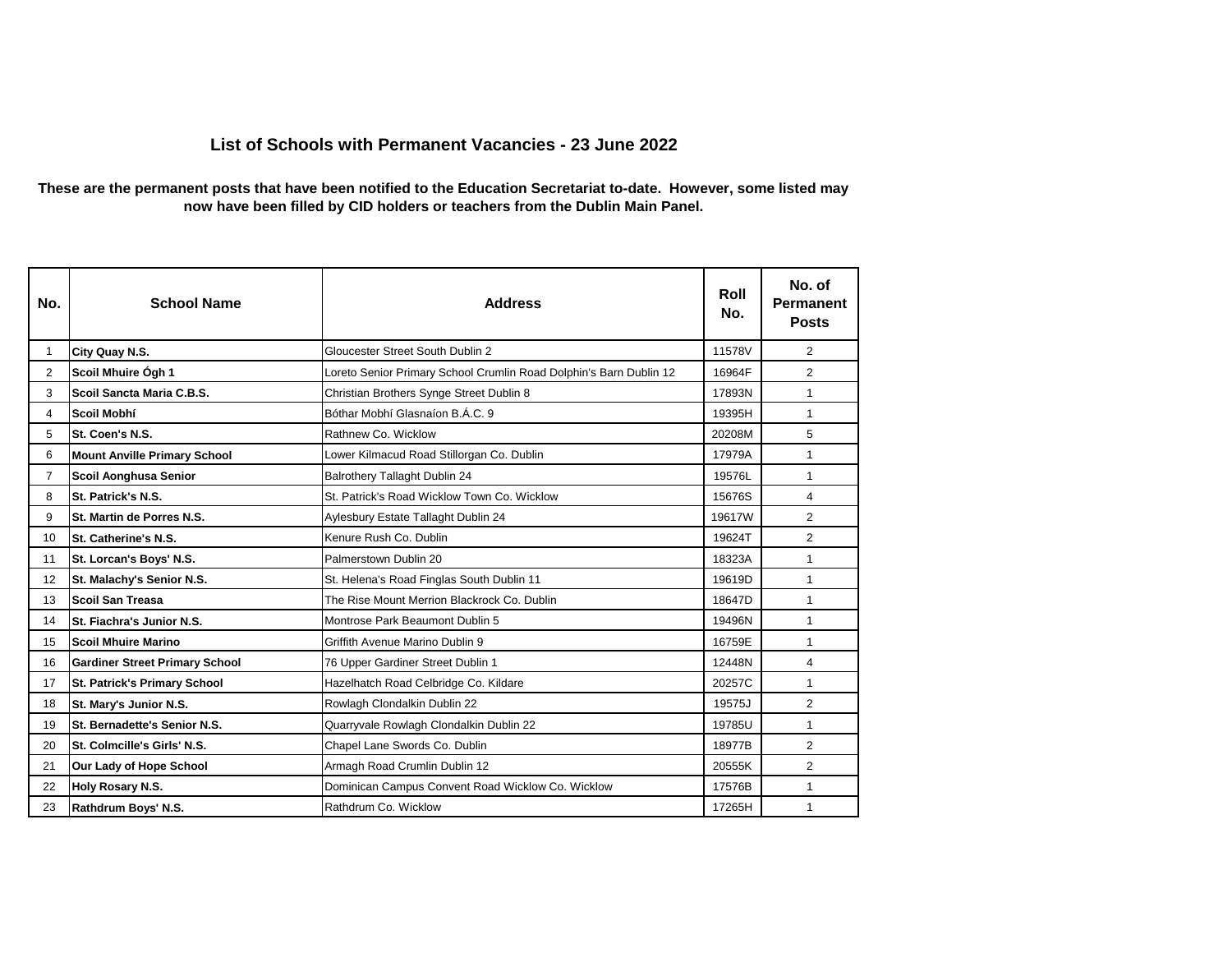| 24 | St. Finian's N.S.                   | Glenties Park Rivermount Finglas South Dublin 11 | 19489Q | 1              |
|----|-------------------------------------|--------------------------------------------------|--------|----------------|
| 25 | St. Kevin's Boys' N.S.              | Kilnamanagh Tallaght Dublin 24                   | 19465C | $\mathbf{1}$   |
| 26 | <b>Kilcoole Primary School</b>      | Kilcoole Co. Wicklow                             | 20346B | 4              |
| 27 | St. Mochta's N.S.                   | Porterstown Road Clonsilla Dublin 15             | 18778S | 4              |
| 28 | <b>Scoil Chualann</b>               | Br. Vevay Bré Co. Chill Mhantáin                 | 19584K | 3              |
| 29 | Holy Cross N.S.                     | Upper Kilmacud Road Dundrum Dublin 14            | 19904C | 1              |
| 30 | Scoil Mhuire Ógh II                 | Loreto Junior School Crumlin Road Dublin 12      | 17683C | $\overline{2}$ |
| 31 | <b>Scoil Cholmcille Senior</b>      | Newbrook Road Donaghmede Dublin 13               | 19611K | $\mathbf{1}$   |
| 32 | St. Peter's N.S.                    | St. Peter's Road Phibsboro Dublin 7              | 20091R | $\overline{2}$ |
| 33 | St. Fiachra's Senior N.S.           | Montrose Park Beaumont Dublin 5                  | 19628E | 3              |
| 34 | Our Lady of the Wayside N.S.        | Bluebell Road Bluebell Dublin 12                 | 19764M | 2              |
| 35 | Ballyboughal N.S.                   | Ballyboughal Co. Dublin                          | 19001G | $\mathbf{1}$   |
| 36 | St. Brigid's Senior Girls' N.S.     | Wellmount Avenue Finglas West Dublin 11          | 19929S | $\mathbf{1}$   |
| 37 | <b>Cnoc Mhuire Senior N.S.</b>      | Knockmore Avenue Killinarden Tallaght Dublin 24  | 19613O | 1              |
| 38 | St. Brigid's Boys' N.S.             | Mart Lane Foxrock Dublin 18                      | 16352U | 2              |
| 39 | St. Audoen's N.S.                   | Cook Street Dublin 8                             | 20104A | 2              |
| 40 | <b>Presentation Primary School</b>  | George's Hill Halston Street Dublin 7            | 05933G | 1              |
| 41 | St. Mary's Senior N.S.              | Rowlagh Clondalkin Dublin 22                     | 196471 | $\mathbf{1}$   |
| 42 | Solas Chríost N.S.                  | Cookstown Road Belgard Tallaght Dublin 24        | 19541P | $\mathbf{1}$   |
| 43 | St. Kilian's Senior N.S.            | Kingswood Heights Tallaght Dublin 24             | 19893A | $\mathbf{1}$   |
| 44 | St. Brigid's N.S.                   | Beechpark Avenue Castleknock Dublin 15           | 00697S | $\overline{2}$ |
| 45 | St. Patrick's Boys' N.S.            | Portrane Road Donabate Co. Dublin                | 16267G | $\mathbf{1}$   |
| 46 | St. Raphael's N.S.                  | Kylemore Road Ballyfermot Dublin 10              | 19663G | $\mathbf{1}$   |
| 47 | St. Kilian's Junior N.S.            | Kingswood Heights Castleview Tallaght Dublin 24  | 19556F | $\overline{2}$ |
| 48 | Virgin Mary Boys' N.S.              | Shangan Road Ballymun Dublin 9                   | 19302U | 1              |
| 49 | Guardian Angels' N.S.               | Newtownpark Avenue Blackrock Co. Dublin          | 19335M | $\mathbf{1}$   |
| 50 | St. Paul's CBS Primary              | North Brunswick Street Dublin 7                  | 16695E | $\mathbf{1}$   |
| 51 | <b>Holy Spirit Girls' N.S.</b>      | Silloge Road Ballymun Dublin 11                  | 19209H | $\mathbf{1}$   |
| 52 | St. Peter's Primary School          | Hawthorn Road Bray Co. Wicklow                   | 18464S | 1              |
| 53 | St. Mark's Senior N.S.              | Maplewood Road Springfield Tallaght Dublin 24    | 19390U | 2              |
| 54 | <b>Holy Spirit Girls' N.S.</b>      | Silloge Road Ballymun Dublin 11                  | 19209H | $\mathbf{1}$   |
| 55 | <b>Casa Caterina Special School</b> | Dominican Campus, Ratoath Road, Cabra, Dublin 7  | 19409P | $\mathbf{1}$   |
| 56 | Lorcan Ó Tuathail                   | Seville Place Dublin 1                           | 17110B | $\overline{2}$ |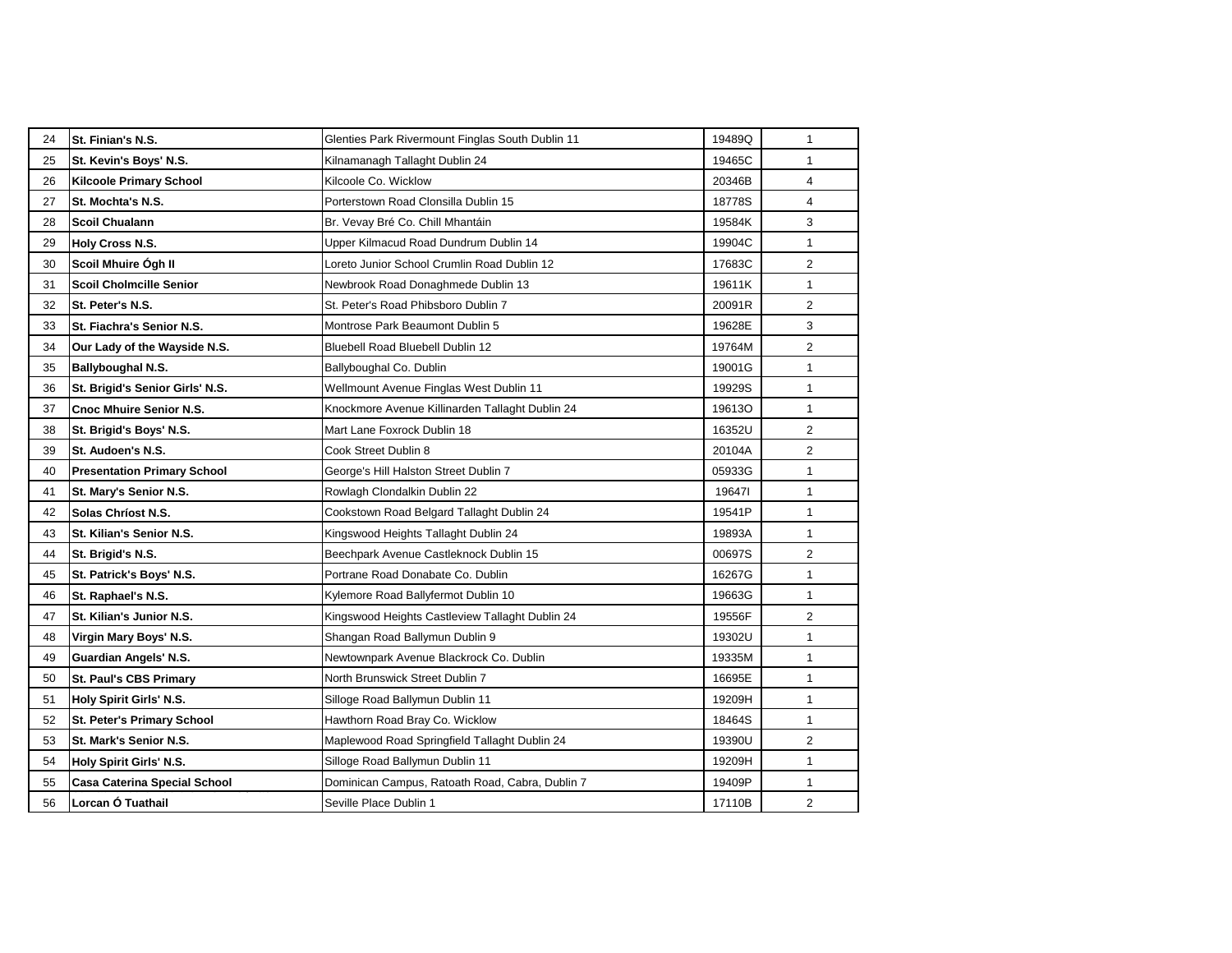| 57 | Scoil Mhichíl Naofa                   | Mount Hawkins Athy Co. Kildare                     | 18288B | $\overline{2}$ |
|----|---------------------------------------|----------------------------------------------------|--------|----------------|
| 58 | <b>St. Brigid's Primary School</b>    | The Coombe Dublin 8                                | 16786H | $\overline{2}$ |
| 59 | Queen of Angels N.S.                  | Wedgewood off Sandyford Road Dublin 16             | 19723V | $\overline{2}$ |
| 60 | <b>Scoil Mhuire</b>                   | Palmer Park Ballyboden Dublin 16                   | 19490B | $\overline{2}$ |
| 61 | St. Finian's N.S.                     | Newcastle Lyons Newcastle Co. Dublin               | 16461C | $\overline{4}$ |
| 62 | St. Mark's Junior N.S.                | Springfield Tallaght Dublin 24                     | 19472W | $\overline{4}$ |
| 63 | Lusk S.N.S. (St. MacCullins)          | Chapel Road Lusk Co. Dublin                        | 17961E | 2              |
| 64 | St. Canice's Girls' N.S.              | Seamus Ennis Road Finglas Dublin 11                | 18683H | $\mathbf{1}$   |
| 65 | St. Mary's N.S.                       | Oldtown Rolestown Co. Dublin                       | 17263D | 2              |
| 66 | St. Kevin's N.S.                      | Rathdown Road Greystones Co. Wicklow               | 17720F | $\overline{2}$ |
| 67 | Scoil an Duinnínigh                   | Bóthar Faoldroma Draighneán Sord Co. Átha Cliath   | 19898K | $\mathbf{1}$   |
| 68 | Lacken N.S.                           | Lacken Blessington Co. Wiclow                      | 101110 | $\overline{c}$ |
| 69 | St. Mary's Boys' N.S.                 | Moyglare Road Maynooth Co. Kildare                 | 17341U | 3              |
| 70 | St. John's N.S.                       | Church Road Ballybrack Co. Dublin                  | 19960M | $\overline{2}$ |
| 71 | Mother of Divine Grace P.S.           | Ferndale Avenue Ballygall Dublin 11                | 20059V | 3              |
| 72 | <b>Marist National School</b>         | Clogher Road Crumlin Dublin 12                     | 18386B | $\overline{2}$ |
| 73 | Scoil Réalt na Mara                   | Balbriggan Road Skerries Co. Dublin                | 19625V | $\mathbf{1}$   |
| 74 | St. Vincent's C.B.S.                  | St. Philomena's Road Glasnevin Dublin 11           | 17214N | $\mathbf{1}$   |
| 75 | Christ the King Boys' N.S.            | Annaly Road Cabra Dublin 7                         | 16988T | $\mathbf{1}$   |
| 76 | St. Kevin's, Ballycoog N.S.           | Ballycoog Avoca Arklow Co. Wicklow                 | 13224T | $\mathbf{1}$   |
| 77 | St. Mary's N.S.                       | Saggart Co. Dublin                                 | 17055T | 3              |
| 78 | St. Vincent's Special N.S.            | Navan Road Dublin 7                                | 190391 | $\mathbf{1}$   |
| 79 | San Carlo Senior N.S.                 | Confey Leixlip Co. Kildare                         | 19875V | $\mathbf{1}$   |
| 80 | St. Joseph's N.S.                     | East Wall Road East Wall Dublin 3                  | 19774P | $\mathbf{1}$   |
| 81 | Scoil Thomáis                         | Laurel Lodge Castleknock Dublin 15                 | 19769W | $\mathbf{1}$   |
| 82 | <b>Scoil Lorcáin</b>                  | Cearnóg Eaton An Charraig Dhubh Co. Átha Cliath    | 18451J | $\mathbf{1}$   |
| 83 | <b>Benincasa Special School</b>       | 1 Mount Merrion Ave. Blackrock Co. Dublin          | 18863J | $\mathbf{1}$   |
| 84 | <b>St. Augustine's Special School</b> | Obelisk Park Carysfort Avenue Blackrock Co. Dublin | 18499O | 2              |
| 85 | <b>Central Model Senior School</b>    | Marlborough Street, Dublin 1                       | 00752A | $\mathbf{1}$   |
| 86 | <b>Talbot Senior N.S.</b>             | Bawnogue Clondalkin Dublin 22                      | 19510E | $\mathbf{1}$   |
| 87 | St. Joseph's Primary School           | Tivoli Road Dún Laoghaire Co. Dublin               | 19938T | $\mathbf{1}$   |
| 88 | Shanganamore N.S.                     | Barrowhouse Athy Co. Laois                         | 00892Q | 2              |
| 89 | Scoil Íde                             | New Road Clondalkin Dublin 22                      | 19220S | $\overline{2}$ |